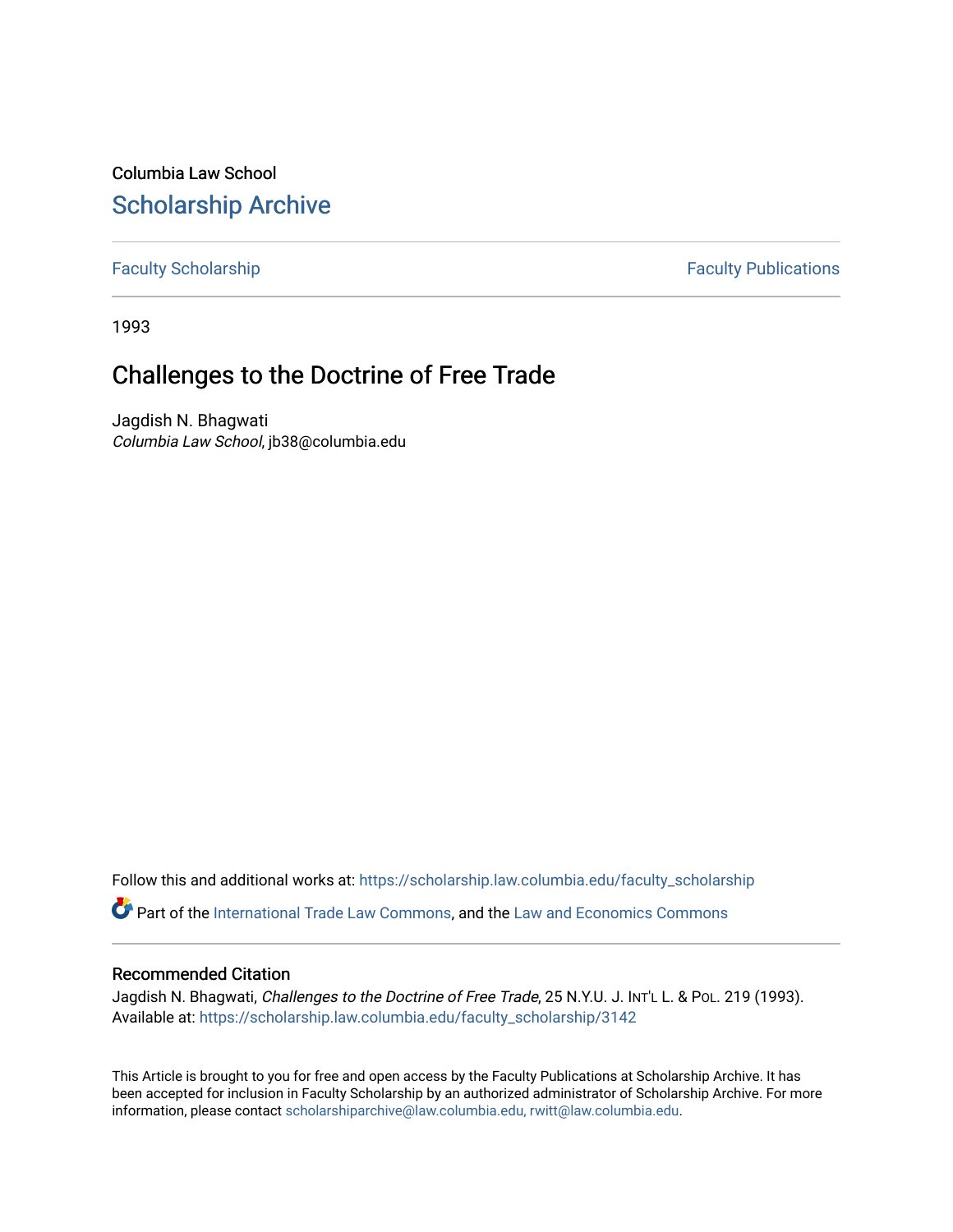# **CHALLENGES** TO THE DOCTRINE OF FREE TRADE\*

#### **JAGDISH N. BHAGWATI\*\***

The doctrine of free trade is facing new challenges today. As one surveys the policy arena, questions are raised about free trade by those who worry about Japan (and today this includes many more than the "revisionists") and who argue that free trade with Japan is not gainful. Several environmentalists as well oppose free trade with passion. These concerns relate to what now is called the absence of "level playing fields": "fair trade" as a precondition of free trade is the battle cry.

There is also the fear that free trade, even if efficient, hurts the unskilled and thus immiserizes the proletariat: Marx (who predicted such immiserization unsuccessfully) may be striking again. Indeed, this concern with distributive justice resonates most with the intriguing title of this conference: the Morality of Protectionism.

Paul Samuelson, my old teacher at MIT and the celebrated Nobel laureate in Economics, recalls being asked by the mathematician Stan Ulam which proposition in economics is both true and counterintuitive? He scratched his head for a while and then came up with the law of comparative advantage. Thus, even if I can do both Economics and Law better than you, I should not do both like Marx's complete man. Instead, I should specialize in Economics, leaving Law to you, since my superiority in Economics is comparatively greater than my superiority in Law. That way, we get better Economics and better Law. The implied division of labor is

<sup>\*</sup> Author's note: This essay is adapted from a keynote address delivered at the Symposium on The Morality of Protectionism at the **Ncw** York University School of Law on October 2, 1992. 1 have developed the ideas here in greater depth, for economists, in the 1993 Harry Johnson Lecture to the Royal Economic Society, delivered at the Society's Annual Conference in York, England. The Johnson Lecture will be published in the *Economic Journal* (forthcoming March 1994).

<sup>\*\*</sup> Arthur Lehman Professor of Economics and Political Science, Columbia University, and Economic Policy Advisor to the Director-Gencral. **GATT, 1991-1993.**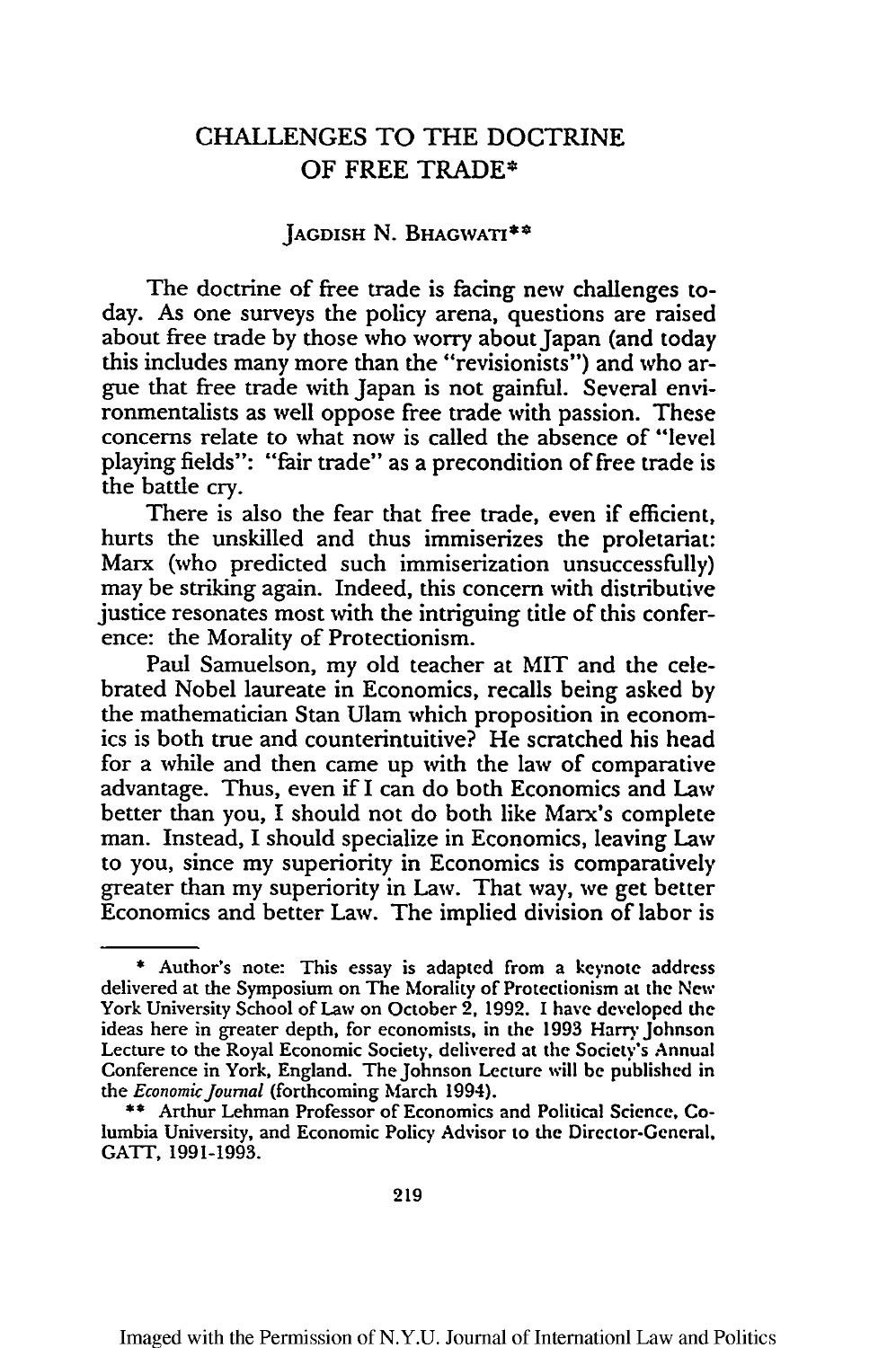at the heart of the case for free trade. Free trade is essentially a policy that sets incentives for domestic production and trade so as to fully exploit such comparative advantage.

This fundamental intuition of Economics has never been plausible to the general public. Indeed, those of us who are wedded to free trade are destined to sleep poorly. What I propose to do today is to discuss how free trade has been challenged through the two centuries since its virtues were extolled by Adam Smith, and then discuss the modem challenges which I noted at the outset.

The earlier, conventional challenges essentially reflect a dissonance between the assumptions that underlie the case for free trade and the reality that one allegedly confronts. The modem, new challenges go outside the framework within which the case for free trade has been developed.

We economists must confront these new challenges head on, to argue afresh that the old case for free trade survives intellectually, instead of asserting its truth by resort to conventional argumentation. The latter is a familiar trap. Another Paul Samuelson anecdote illustrates well its danger. Asked how often Economics changes, he remarked: One funeral at a time!

### I. THE OLD CHALLENGES

The case for free trade is dependent on the assumption that market prices reflect social costs. Hence the challenges to the doctrine of free trade over the last two centuries have come from theorists who focused on one market imperfection or another. The attendant market failure implies that market prices no longer equal social costs, requiring that the Invisible Hand, now frail and inadequate, be assisted. Hence free trade can be improved by intervention.

Thus, starting from the earliest theoretical arguments in the first half of the nineteenth century for infant industry protection and for a tariff to exploit a country's monopoly power in trade,' down to the postwar period when during the 1950s through 1970s economists of my generation ana-

**l.** For the key historical references to these arguments, seeJouN **STU-ART MILL, PRINCIPLES OF POLITICAL ECONOMY (London,** Longman, **Greene,** and Co. 1848), and ROBERT TORRENS, **THE BUDGET: ON** COMMERCIAL **AND COLONIAL POLICY** (London, Smith, Elder 1844).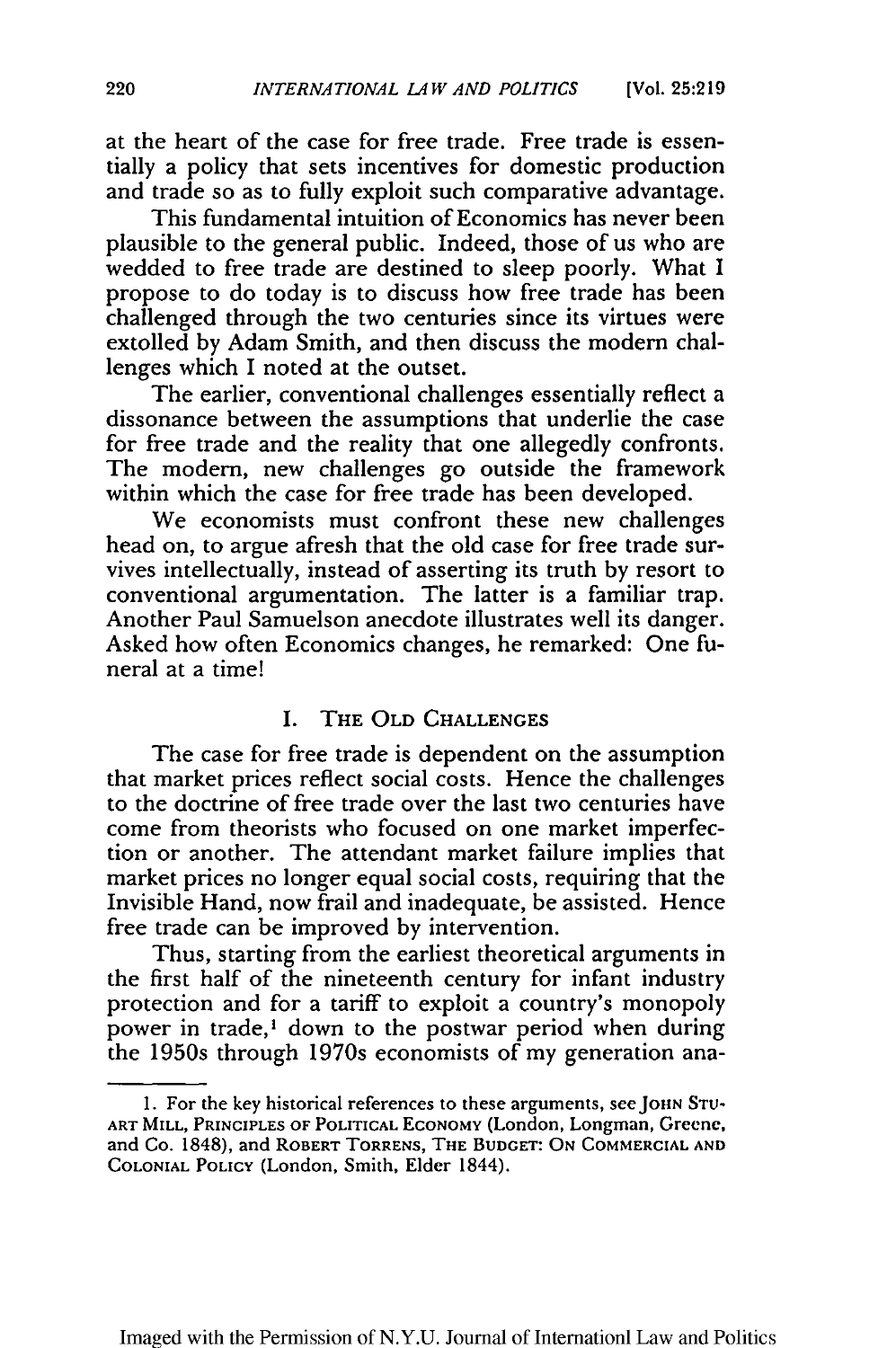lyzed *factor* market imperfections, and on to the 1980s when our students analyzed *product* market imperfections, the theorists of commercial policy have continued to reexamine the essential case for free trade and to design appropriate policy intervention in light of the market failure at hand.

It is fair to say that the theoretical arguments for infant industry protection and a tariff to exploit monopoly power in trade remained the only serious intellectual challenges to free trade through the nineteenth century and the early twentieth century.

The first new argument against free trade thereafter, and the most influential for policy, came with the onset of the Great Depression. In a 1951 lecture to the Manchester Statistical Society, John Hicks recounted how the unemployment of those years had seriously undermined the belief in the doctrine of free trade:

The main thing which caused so much liberal opinion in England to lose its faith in free trade was the helplessness of the older liberalism in the face of massive unemployment, and the possibility of using import restriction as an element in an active programme fighting unemployment. One is, of course, obliged to associate this line of thought with the name of Keynes. It was this, almost alone, which led Keynes to abandon his early belief in Free Trade.2

Keynes's apostasy on free trade had been suggested in *A Treatise on Money3* and in his testimony before the MacMillan Committee in February 1930, where he offered the view that tariffs, while unwise as a long-term policy, could immediately alleviate the slump.4 Interestingly, Keynes seems to have anticipated the later objection that the superior intervention to achieve full employment was domestic reflation rather than expenditure-switching protection.

Later theoretical analysis would then show how, under fixed exchange rates, reflation would cause external imbalance and therefore two policies, reflation and devaluation,

<sup>2.</sup> **JOHN** HiCms, **ESSAYS IN WORLD ECONOMics** 48 **(1959).**

**<sup>3.</sup> JOHN MAYNARD KEYNES, A TREATISE ON MONEY (1930).**

<sup>4.</sup> For a more detailed analysis, see my **1993** Harry Johnson Lecture. *supra* note 1.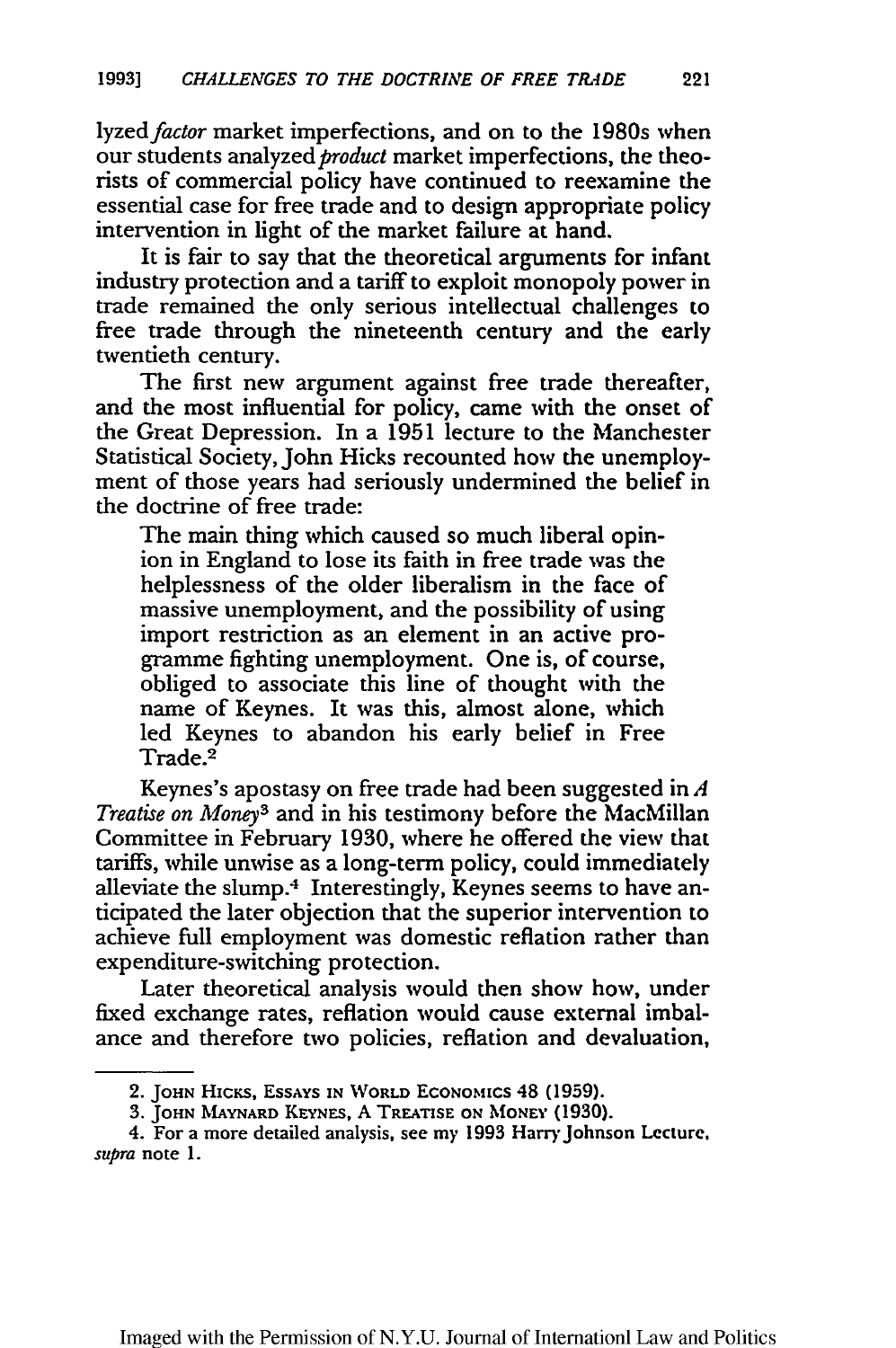would be necessary to attain the two targets of external and internal balance. Tariffs would then appear to be inferior to the optimal combination of devaluation and reflation as the policy solution to unemployment.

But these insights came later. During the 1930s, Keynes's renunciation of the doctrine of free trade remained a potent source of disbelief in the doctrine. Combined with the massive unemployment unleashed by the Great Depression and the lingering aftermath of its distress, this apostasy turned the 1930s into the most deadly episode among the challenges to the doctrine of free trade.

The 1930s also witnessed the emergence of a threat to free trade from an altogether different direction. It came, not from economic circumstance driving revisionism, but entirely from autonomous theoretical progress: and that too in a curiously tangential way.

As the 1920s ended, the economists Edward Chamberlin and Joan Robinson independently came up with important theoretical analyses of imperfect competition, opening up to systematic exploration the middle ground between perfect competition and pure monopoly. The result was to undermine seriously the notion that market prices reflected social costs, calling into question the virtue of laissez-faire broadly, and, more narrowly, the merit of free trade.

The economists of the Chicago school correctly saw this as a threat that would legitimate interventionism. Accordingly, they proceeded to counter the threat by utilizing econometrics to demonstrate that, although markets seemed imperfect to the naked eye, in reality there was "as if" or "working" competition and that the imperfections were not of enough consequence to require policy intervention. Today, we talk not of "as if" competition but of "contestable markets": but, by and large, the key thought is the same. Despite Chicago's riposte, however, the skepticism about prices not reflecting social costs due to imperfect competition remained a potent source of erosion in the belief that free trade was a desirable policy.

The damage that the theory of imperfect competition did to the policy of free trade, however, cannot be argued to have been serious for two reasons. To begin with, the attack on free trade was of the nihilistic variety, hard to tap by spe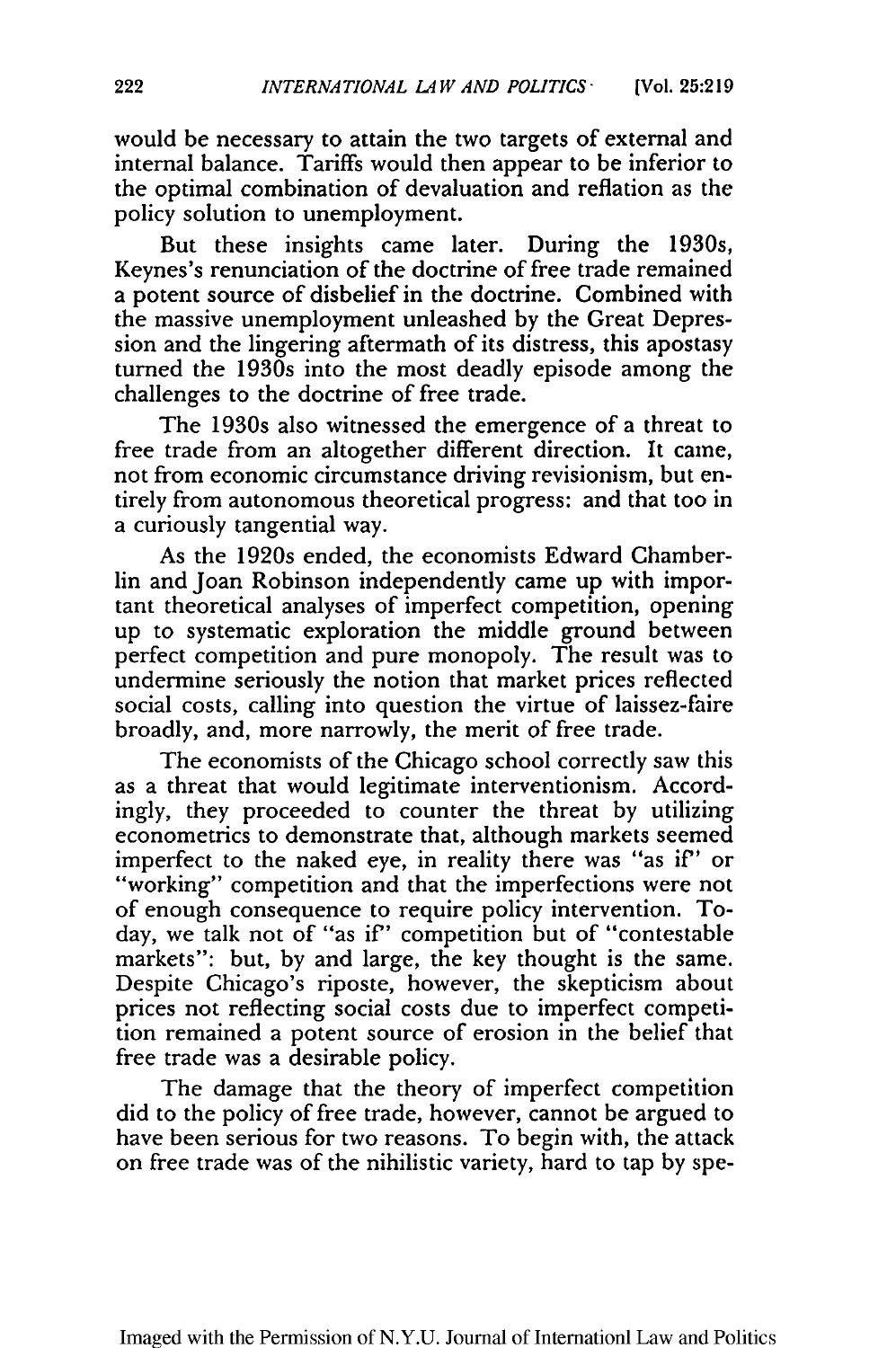cific interest groups. Besides, free trade was already imperilled far more seriously by Keynes's desertion, by the economic circumstance of massive unemployment, and by the new macroeconomic ideas that I have discussed. When economists returned to imperfect competition in the 1980s, the threat would become more serious: economic circumstance would have changed, with more compelling craving for protection by a number of oligopolistic industries. The idiom and substance of the new work on imperfect competition would be ripe for exploitation and capture by protectionist interests.

Let me then turn immediately to the postwar period. The 1950s through 1970s were decades of increasingly freer trade in the developed countries. Successive GATT rounds brought tariffs down to low levels. Trade expansion and income growth interacted to make this era a Golden Age with which the later, more troubled years in the 1970s would contrast unhappily. In this respect, this was again the heyday of free trade.

Increasing trade liberalization of the developed countries, however, contrasted with the turn to import substitution and protectionist policies in much of the underdeveloped world. The newly-independent developing countries were determined to use the "infant industry" argument freely to support nascent industries. Equally, they considered these industries to be necessary features of a modern economy and society, implying what international economists in the 1960s would call a "non-economic" preference. Besides, it was widely believed that the developing countries were characterized by a number of market imperfections, the principal ones being in factor markets: distorting intersectoral wage differentials, sticky wages such that the market wage exceeded the shadow wage, sector-specific minimum wages, and monopsony. All these implied market failure which would seem to require protection.

Interestingly, therefore, since trade theory often responds to reality, the major developments in the theory of commercial policy during this period came not from the developed country liberalization (though the growth of the European Common Market did stimulate the new theory of customs and preferential trade liberalization), but rather from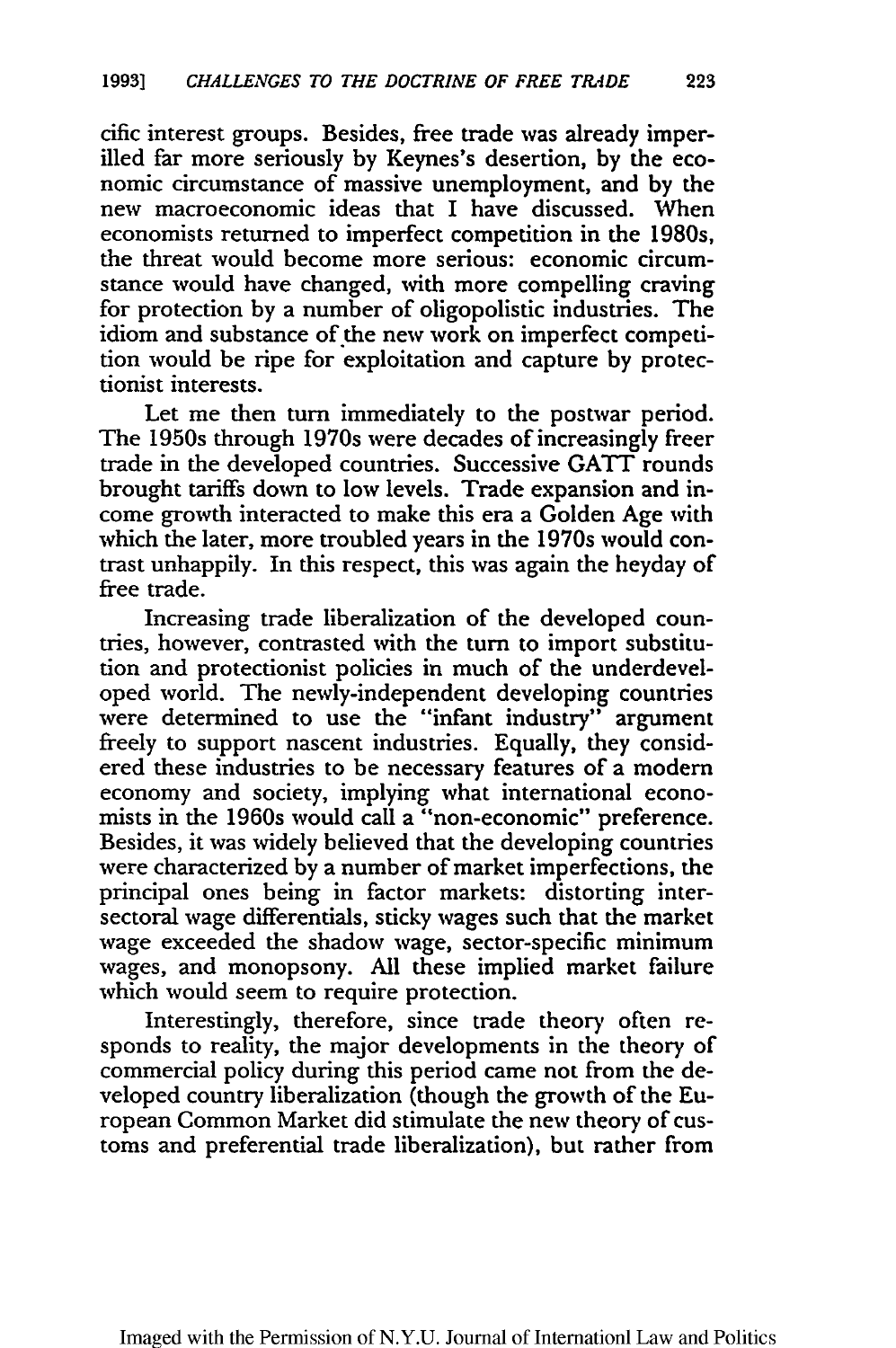the developing countries' concerns and policies of protection.

The theory of optimal policy intervention in the presence of non-economic objectives was fuelled by these concerns. Moreover, there was an explosion of theoretical developments concerning the optimal, and second-best, policies to remedy the distorting effects of several different factor market imperfections.

These developments, however, led to a most important twist in favor of free trade. Instead of underlining the need for protection to fix these market failures, these analyses led to the conclusion that the best way to address domestic distortions5 (such as most factor market imperfections) was through domestic policy interventions, $6$  and that in these cases protection was a second-best measure.

The net effect of this central insight was to narrow, not widen, the case for protection, since until then it was commonly believed that protection was the appropriate way to handle all kinds of market failure. Protection was seen to be the first-best policy only when the distortion was foreign, not domestic.

This insight applied equally to the important question of non-economic objectives. Symmetrically, the trade theorists showed that only when the non-economic objective was in the foreign sector (e.g., one wanted to reduce imports in the pursuit of "self-sufficiency"), the optimal intervention would be in the shape of protection; in other cases, it required domestic policy intervention.

Thus, the 1960s through 1970s were characterized by contrasting phenomena:

(i) a substantial threat to free trade from the demands for protection from the many developing countries which, in fact, embraced extensive protection as part of their developmental strategy of import substitution; and a reduced threat to 'free trade from the developed countries which pursued trade liberalization instead; and

(ii) a substantial concern with market failure (in factor

<sup>5.</sup> i.e., market failure occurring in domestic markets: e.g., labor market failure.

<sup>6.</sup> i.e., interventions *directly* in the domestic market where the failure occurred.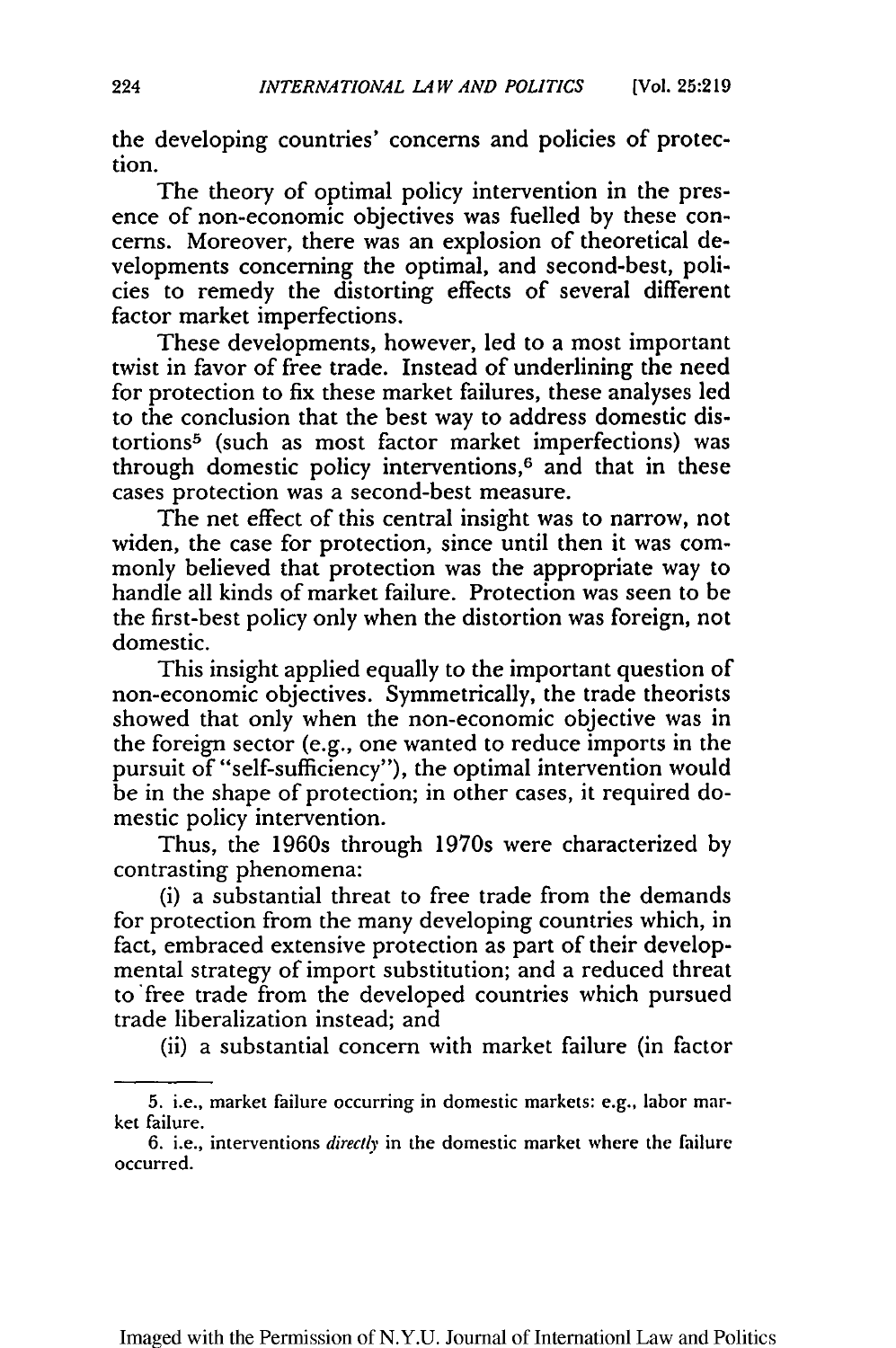markets) and non-economic objectives, both stemming from developing country concerns, which implied increased legitimacy for intervention and presumably therefore for trade protection; and a strengthening of the theoretical case for free trade because theoretical analysis, stimulated by these questions, showed that the appropriate intervention required was mostly in domestic markets, *not* in the form of trade protection.

The 1980s shared with the 1950s-1970s the distinction of having the theory of imperfect competition applied to the free trade debate. But whereas the earlier period was concerned with *factor* market imperfections, the latter period was concerned with *product* market imperfections.

In turn, this reflected a shift from a preoccupation with protectionism in the *developing* countries to a preoccupation with protectionism in the *developed* countries. In fact, by the end of the 1970s, the combination of economic writings and extensive research into the costs of import substitution and the benefits of export promotion, and the example provided by the successful export-promoting nations of the Far East, had led to growing trade liberalization among the developing countries.

By contrast, the developed countries had lapsed into resorting to non-tariff barriers (NTBs) in lieu of the reduced tariffs "bound" at the GATT. In fact, the rise of NTBs in the shape of Voluntary Export Restraints and "administered protection" in the shape of the unfair use of fair trade mechanisms such as anti-dumping actions and countervailing duties, got quite out of hand in both the EC and in the United States, beginning in the early 1980s.

The growth of protectionist outcomes reflected increases in both the "demand for," and the "supply of" protection. The demand for protection had escalated to unmanageable levels owing to the Volcker-led recession. In addition, the United States suffered from serious dollar overvaluation during the first Reagan administration. The United States was also succumbing to a return of the "diminished giant syndrome."<sup>7</sup>

Intense competition among the firms of the developed

Imaged with the Permission of N.Y.U. Journal of InternationI Law and Politics

*<sup>7.</sup> See* Jagdish **N.** Bhagwvati and Douglas **A.** Irwin, The *Relurn of* the *Reciprocitarians: U.S. Trade Policy Today,* **10** WORLD **ECON. 109 (1987).**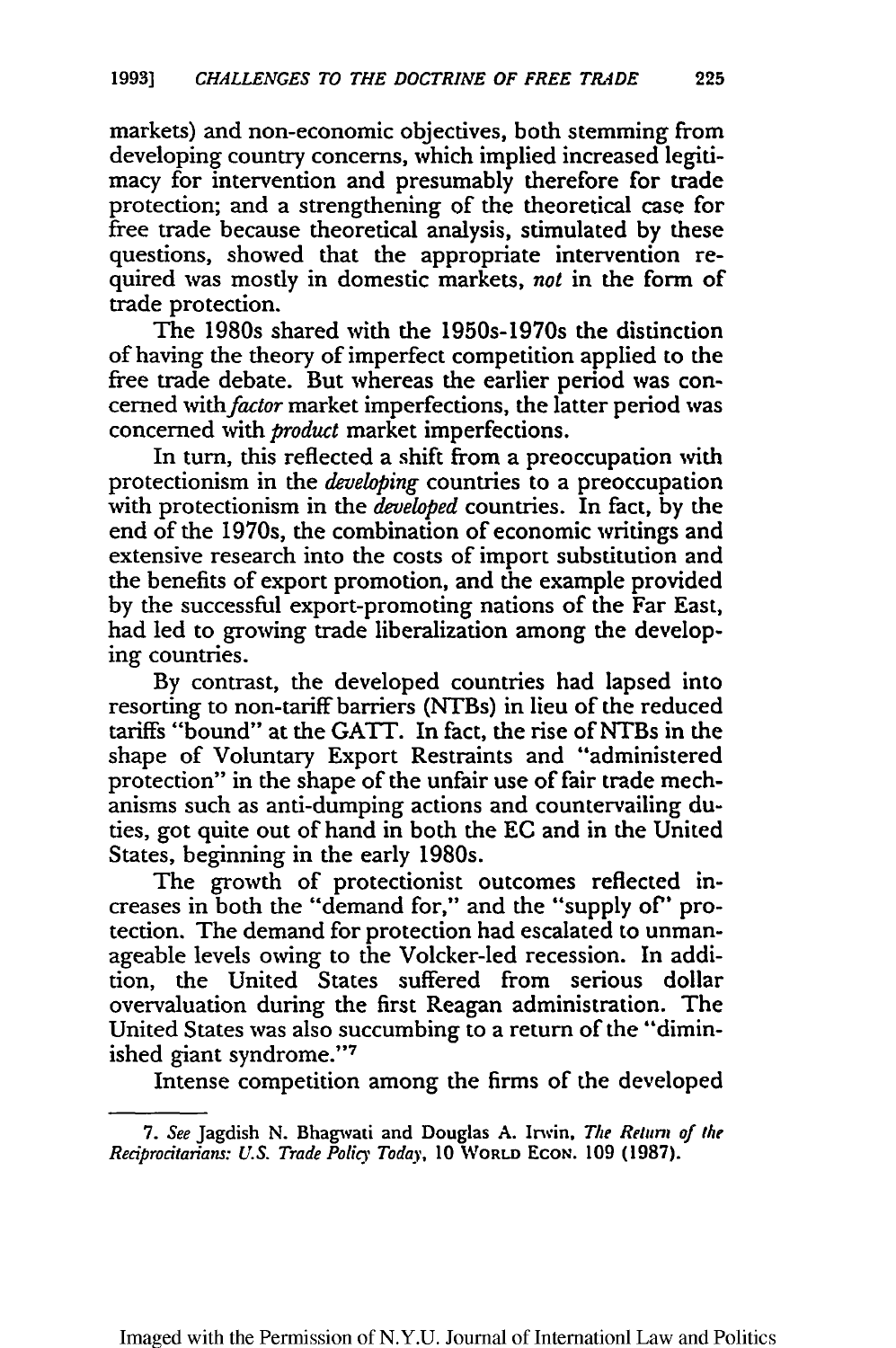countries, and the desire to protect against inroads by foreign rivals, provided the context within which the theoretical developments, analyzing the interventionist implications of the large-group model of imperfect competition, and more pointedly of the small-group oligopolistic models, were set. They caught the protectionist fancy, met the protectionist needs, and therefore immediately took center stage of the public policy debate.

From the protectionist viewpoint, therefore, the imperfect competition models of the 1950s through 1970s were popular in the developing countries as legitimating (to the uncritical eye) their protectionism. The imperfect competition models of the 1980s were equally popular in the developed countries as legitimating (to the uncritical eye) *their* protectionism.

As for policy, the theorists of imperfect competition in product markets themselves have returned to the fold of free trade in one of two ways:

(i) they have followed the "Chicago school" approach of saying that the market imperfections do not amount to a hill of beans and should therefore be ignored by policymakers. This is the view embraced in varying degrees by economists, such as Gene Grossman, who argue, for instance, that rent-shifting towards oneself by using trade policy in oligopolistic industries, scientifically shown to be a good policy intervention, requires that there be significant rents to shift, but that arguably there are few such rents in reality;<sup>8</sup> or

(ii) they have followed the more conservative "public choice" school approach which essentially argues that the visible hand will strangulate: intervention will produce worse outcomes than the imperfect markets that we seek to fix. This can happen if you have a predatory view of government, which should not be surprising. But it comes from the public choice view that special interest lobbying will distort the outcome. The economist Paul Krugman has taken this view. <sup>9</sup>

<sup>8.</sup> Gene M. Grossman, *Strategic Export Promotion: A Critique, in* STRATE-Gic TRADE POLICY **AND THE NEW** INTERNATIONAL ECONOMIcs 47 (Paul R. Krugman ed., 1986).

<sup>9.</sup> Paul R. Krugman, *Is Free Trade Passe?,J.* **ECON.** PERSP., Fall 1987, at 131.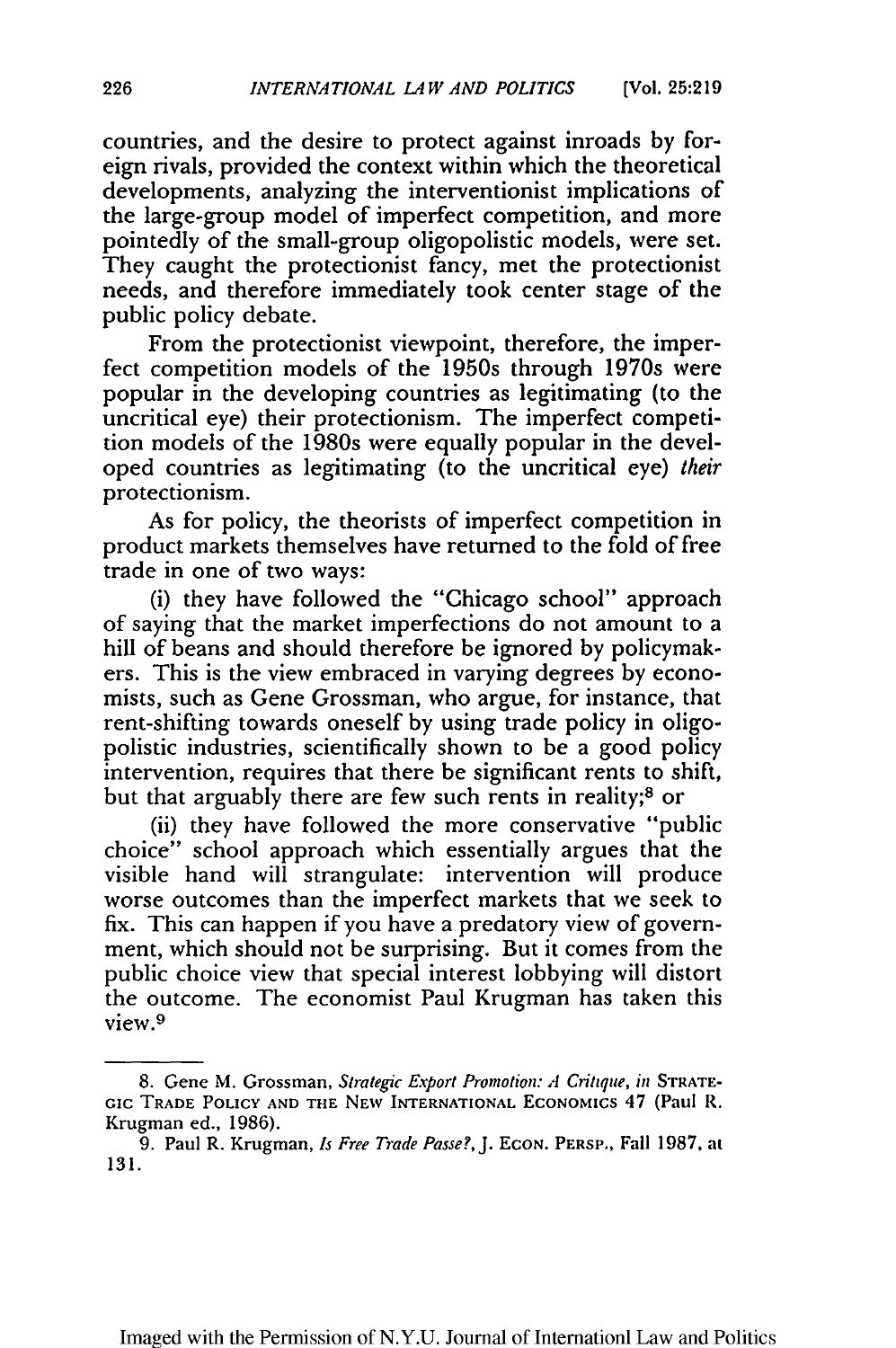I should add however that the theoretical developments in the 1980s were not one-sided. The case for free trade was strengthened indirectly by the new interest in political-economy theoretic modelling that has by now become a compelling trend in economic theorizing more generally. In particular, the notion that the cost of protection was low and therefore unworthy of policy attention simply because the deadweight (i.e., efficiency) losses measured conventionally by economists were a small fraction of the national income, was seen as naive when the induced rent-seeking was taken into account.<sup>10</sup> The general theory of DUP (directly unproductive profit-seeking) activities, developed in the last decade, now considers alternative ways in which resource-using but zero-output-producing (and income-earning) activities can result from lobbying for policy change to redistribute income towards oneself (as with tariffs), or through lobbying to share in the rents or revenues from existing policies (as when lobbies compete for rent-fetching import quotas already in place).<sup>11</sup> Such DUP activities could add significantly to the deadweight cost of protection.

Thus the 1980s began by marrying the rising protectionist demand in the developed countries to the theoretical developments in the theory of imperfect competition in product markets. Protectionism did break out, making the period one of high threat to free trade. It ended, however, with the proponents of the theory backing off into free trade, and with the new developments in the political-economy theory of DUP and rent-seeking activities strengthening the case against protection.

## II. THE NEW CHALLENGES

New challenges have arisen, as I noted at the outset, proving the adage that a free trader's life will not suffer from the ennui that follows success. Demands for fair trade and harmonization of domestic policies and institutions in trading nations as preconditions for free trade have multiplied. Equally, there is widespread concern that trade liberalization

Imaged with the Permission of N.Y.U. Journal of Internationl Law and Politics

**<sup>10.</sup>** Anne. **0.** Krueger, *The Political Economy of the Reni-seeking Society. 64* **Am. ECON. REV. 291** (1974).

<sup>11.</sup> Jagdish N. Bhagwati, Directly-unproductive Profit-seeking (DUP) Activities, 90 J. Pot. ECON. 998 (1982).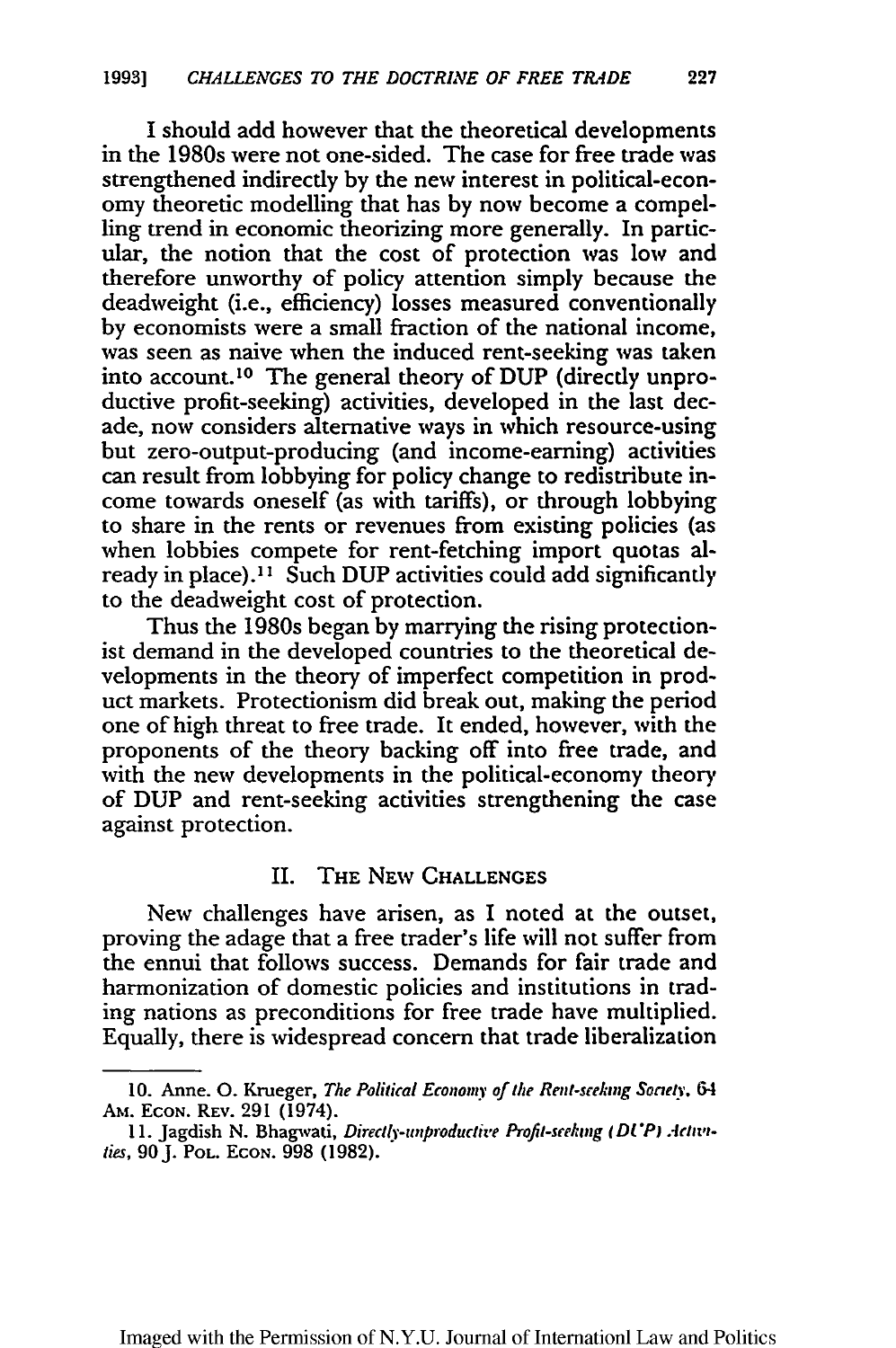with the poor countries will impoverish the workers of the rich countries: a fear articulated eloquently by Ross Perot and Pat Choate in their denunciation of the North American Free Trade Agreement with Mexico as "a drastic and unfair scheme" that "will pit American and Mexican workers in a race to the bottom. $^{712}$ 

### A. *Fair Trade as a Precondition for Free Trade*

The demands for partial or total harmonization of domestic policies, such as environmental and labor standards, and domestic institutions, such as retail distribution systems and technology policies, have grown recently for a variety of reasons, even though a trade economist would normally consider diversity among trading nations to be good, rather than bad, for mutually-gainful trade.<sup>13</sup>

Perhaps the most potent reason is that protectionist demands are more likely to meet with approval *if,* instead of saying that you need help because you cannot compete, you claim that the foreigner is gaining because of his resort to unfair trade. The enormous use of even conventional fair trade mechanisms in the 1980s, such as the levying of antidumping and countervailing duties (designed to offset foreign subsidies), is to be explained, not in terms of a genuine rise in the phenomena of predatory dumping and foreign subsidization, but as the capture of these mechanisms for protectionist purposes. Ironically, these fair trade institutions have been used unfairly to get protection rather than to maintain free trade.

In my view, however, a major contributory factor has been the globalization of the world economy and the fact that today, with the shares of trade to GNP having risen virtually everywhere in the last two decades, a great number of activities are now subject to international competition. Then

<sup>12.</sup> **Ross PEROT WITH PAT CHOATE, SAVE YOUR JOB, SAVE OUR COUN-TRY: WHY** NAFTA **MUST** BE **STOPPED Now! (1993).**

<sup>13.</sup> Of course, harmonizing "standards" is not the same as harmonizing tastes or endowments. The latter will reduce gains from trade by reducing the diversity that produces trade. But getting another country to, say, adopt a minimum wage similar to one's own may increase one's gains from trade by increasing its demand for one's exports at given terms of trade.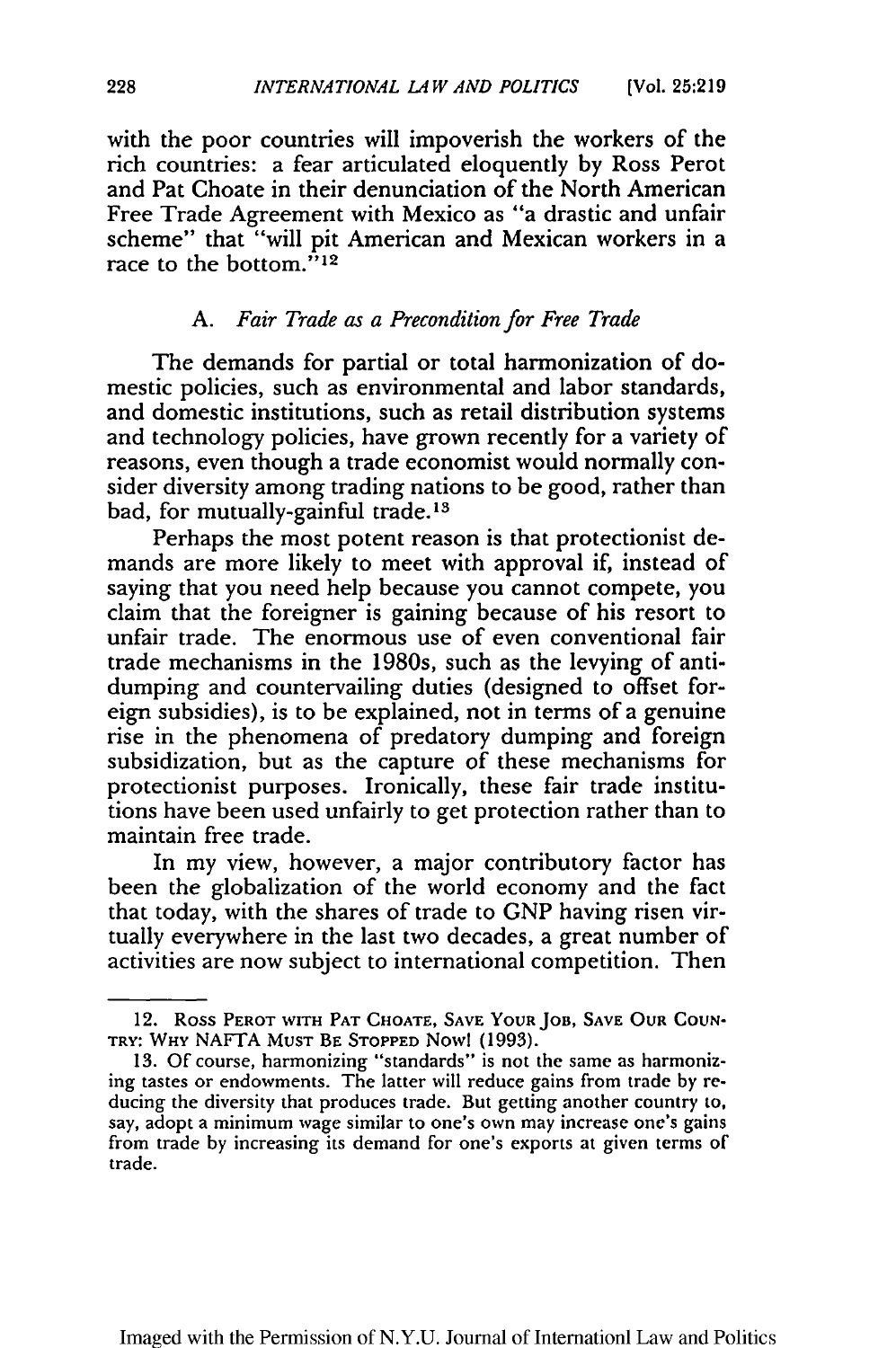again, among the OECD countries there has been considerable convergence of technical knowhow, partly brought about by the global activities of multinationals, so that more industries than ever before are "footloose." The number of industries that are "shiftable" due to someone else gaining a small new advantage has increased substantially.

The result is *kaleidoscopic comparative advantage,* where one day I have comparative advantage in textiles and you in shoes, tomorrow it may be the other way around, and then back again: a sort of musical chairs. Two consequences follow, each relevant to one of the two new challenges to free trade that I have distinguished.

First, in this threatening new world, producers will become very sensitive to the possibility that their foreign competitors are deriving their lethal competitive edge because of some "unfair" advantage that they "should not" have. Each will be looking over the others' shoulders to see if some domestic institution or policy is yielding such an unfair advantage. The fact that they do not have the same environmental regulations, that they do not have to meet the same safety standards, are among the most common complaints today in the countries which have stiffer standards, these being generally the OECD countries.

As the NAFTA "supplemental" agreements on these questions suggest, and since President Salinas of Mexico eventually agreed to raising the minimum wage in Mexico, it is only a short step, if not a slippery slope, to then asking that wages be raised in the poor countries if free trade is to be permitted with them: the infamous "pauper-labor" argument against free trade would be resurrected.

The second consequence is that the volatility of comparative advantage will lead to greater labor turnover and hence could impede the acquisition of skills on thejob, thus flattening the growth curve of earnings for labor. **A** rolling stone gathers no moss and a moving worker gains no skills.<sup>14</sup> We may then have here a rather novel reason why trade may im-

Imaged with the Permission of N.Y.U. Journal of Internationl Law and Politics

<sup>14.</sup> See Jagdish N. Bhagwati and Vivek Dehejia, Freer Trade and Wages of the Unskilled: Is Marx Striking Again? (paper prepared for the Workshop on Trade and Wages at the American Enterprise Institute, Washington D.C., (Sept. 10, 1993) (on file with the *NYU' Journal of International Law and Politics).*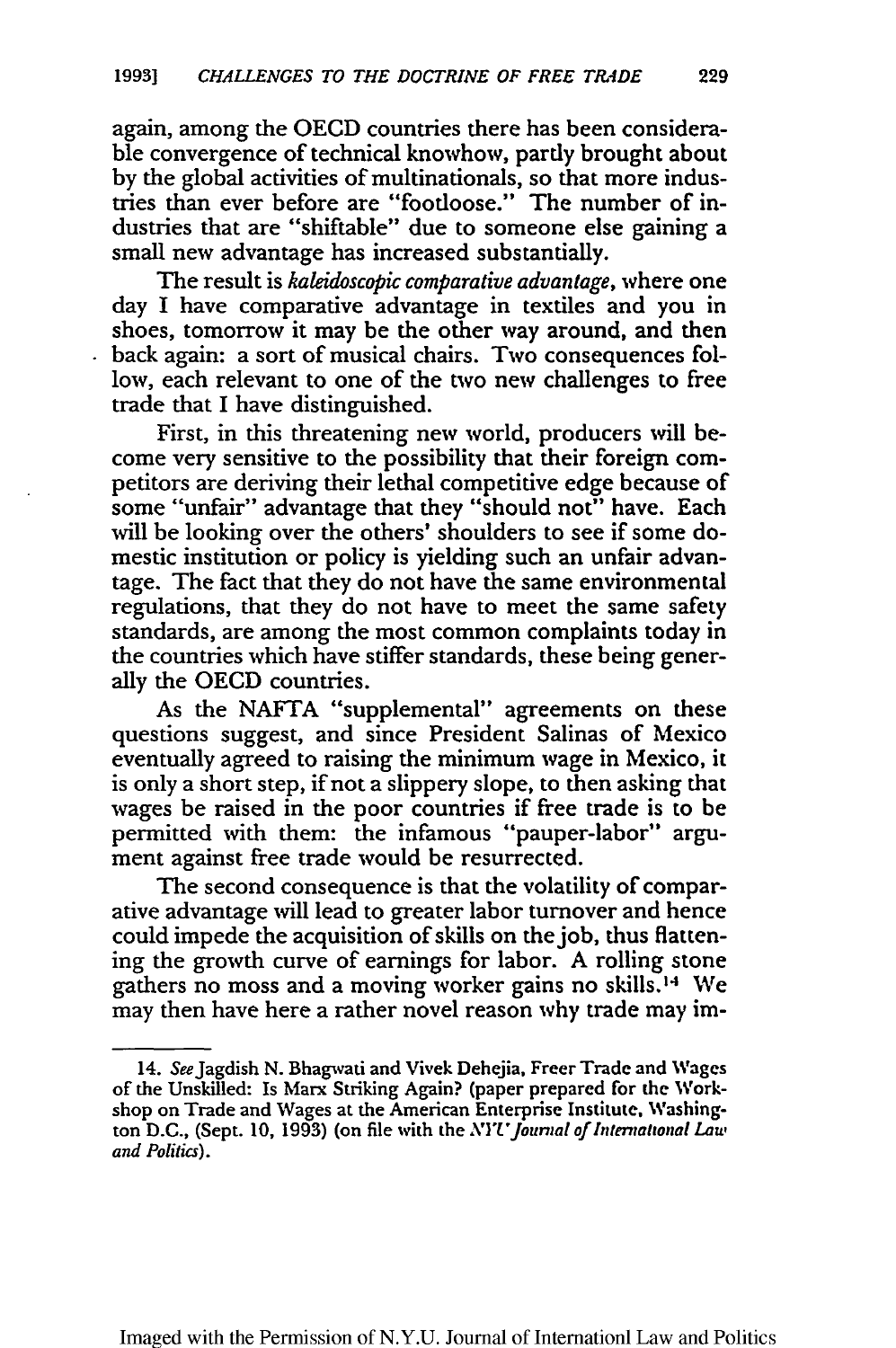pact adversely on wages, contributing to the second new challenge to free trade that I consider below.

Returning to the question of fair trade, however, it is evident that the belief that harmonization of domestic policies and institutions is generally essential to free trade is based on the erroneous notion that, without such harmonization, trade will cease to be a mutual-gain phenomenon and will instead lead to predation. Economic analysis can readily confirm that this is a false notion, in general. Diversity of domestic policies, institutions, and standards is generally compatible with gainful free trade.

Nonetheless, the popular assumption and demand today are that if your rival abroad has lower environmental and labor standards, that amounts to "social dumping" in your market and therefore you should be permitted to impose countervailing import duties. This notion, gaining ground in the **EC** and the United States, is based on obvious fallacies which fail to understand the following two propositions:

(i) the differences in standards in the same industries as between countries will reflect legitimately different priorities among nations in their objectives (as when Mexico may prefer to use its budget on prevention of pollution of a lake by chemicals from paper mills rather than to reduce  $CO<sub>2</sub>$  emissions from lead-containing fuel, whereas the United States prefers it the other way around); and

(ii) the same general standards, such as taxing of  $CO<sub>2</sub>$ emissions, will generally produce non-neutral effects on comparative advantage (whereas focus on cross-national within-same-industry comparisons of environmental regulations and such "burdens" focuses mistakenly on absolute advantage).

Besides, it is evident that this approach opens a Pandora's box. Once it is admitted, despite lack of economic logic, that cost differences due to differential domestic policies can be countervailed, even if it is originally in the context of "good" causes such as the protection of the environment and labor, it becomes an invitation for protectionists to cite a plethora of other reasons for imposing countervailing duties. This tendency is already manifest in the United States in regard to the highly competitive trade with Japan,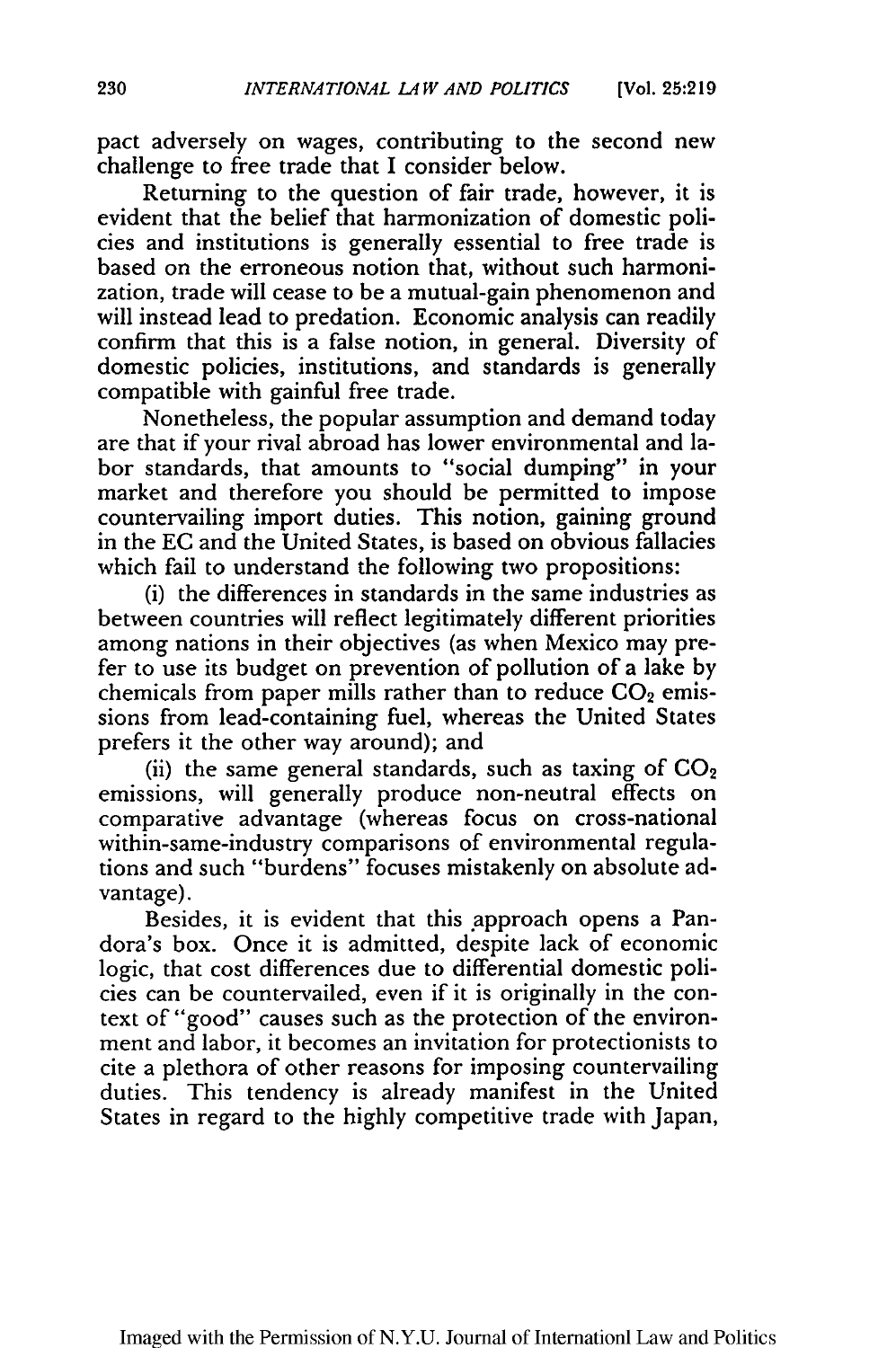as well as the NAFTA negotiations. 15

#### *B. Trade and Wages*

The other, equally potent, challenge to free trade comes from the fear of the income-distributional effects of trade with the South. Indeed, it is curious that there has been a reversal of attitudes among the countries of the North and of the South when trade between them is appraised. During the 1950s and 1960s, much of the South regarded trade with the North as a threat, not as an opportunity. Afraid that without protection they could not industrialize, the countries of the South turned to import substitution just as the countries of the North were opening to trade through extensive liberalization. Today, starting in the late 1980s, there have been fearful voices in the North, dreading trade with the poor South as a recipe for descent into the wages and working conditions of these impoverished nations, whereas many in the South now see trade with the North as an opportunity, not a peril. The contrast between the reaction of the U.S. Congress and its counterpart in Mexico to NAFTA is a stark example of this role reversal.

Interestingly, the major theoretical construct which, implicitly or explicitly, has provided the intellectual support and lent the air of plausibility to the fears in the North of immiserization of the unskilled from freer trade with the South has been the celebrated Factor Price Equalization (FPE) theorem. This theorem shows the adverse impact of free trade on the factor of production that is scarce in the country relative to the country's trading partners, i.e., unskilled labor in the North vis-a-vis unskilled labor in the South, relative to other factors of production such as capital.

It is interesting, of course, that when Paul Samuelson wrote his famous pair of articles on the FPE theorem in *The Economic Journal*,<sup>16</sup> the theorem was considered at first to be implausible and hence possibly wrong, and then to be little

Imaged with the Permission of N.Y.U. Journal of Internationl Law and Politics

<sup>15.</sup> The full range of analytical issues raised by the demands for harmonization of domestic policies and institutions is addressed in a number of papers being written under a Ford Foundation-financed project on Fair Trade Claims and Gains from Trade, directed by Professor Robert Hudec of the University of Minnesota Law School and myself.

**<sup>16.</sup>** Paul A. Samuelson, *International Trade and the Equaluation of Factor*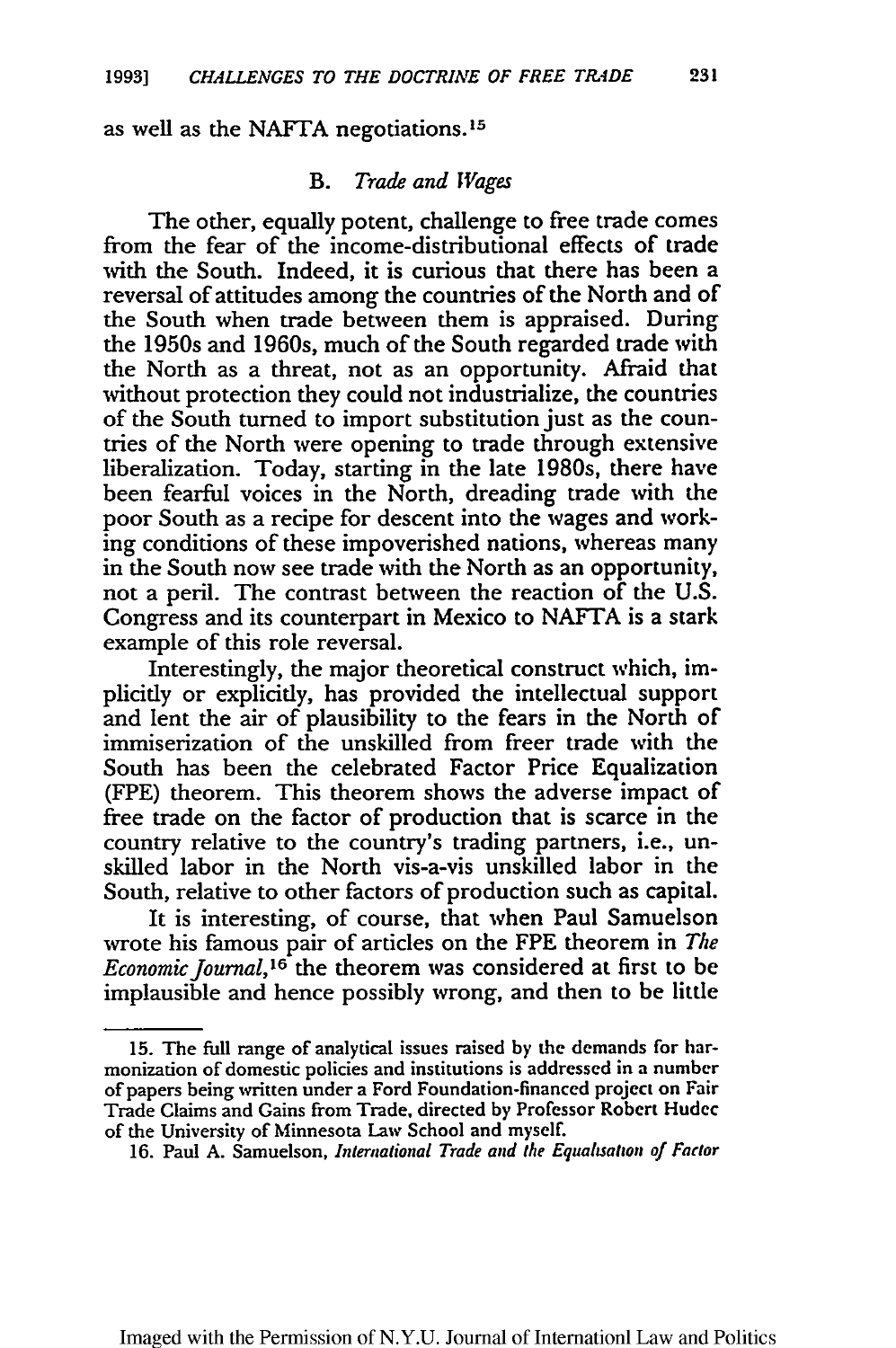more than a theoretical curiosity. At the same time, when Wassily Leontief came up with his startling finding that the United States was exporting labor-intensive exports, the search for explanations primarily focused on the reasons the FPE theorem would *not* hold in the real world because one or more of the sufficiency conditions were unrealistic. In short, the approach to the FPE theorem was not that it defined reality; rather it was that the theorem provided the researcher with the necessary clues as to why it did not.

By contrast, the tendency today is to regard FPE as an inescapable destiny, with the (unskilled) proletariat facing an inevitable immiserization or, at minimum, a heavy drag on the rise of its real wages. But it is time to remind ourselves that the original view of the FPE theorem was correct: its assumptions are indeed extraordinarily demanding. It is not therefore a compelling, or adequate, guide to real-world phenomena.

Consider, in particular, just a few reasons why the presumption that real wages in the North will fall in convergence to the real wages in the South as a result of free trade can be considered unrealistic.

(1) Scale economies can cause every productive factor's real wages to rise. The reason is obvious: the redistributive effect which militates against the real wage of unskilled labor can be outweighed by the lifting-all-boats effect of scale economies on the marginal products and hence real wages of both factors.

The first theoretical demonstration of this phenomenon was by Panagariya who modelled scale economies in the old way where they were external to the firm but internal to the industry, thus retaining our ability to work with models of perfect competition.<sup>17</sup> Helpman and Krugman established the same conclusion in the context of scale economies internal to the firm, and hence under imperfect competition. Their analysis was, however, restricted to the special case where the output per firm did not rise with trade so that the added gains from trade were due to variety rather than re-

*Prices,* 58 **ECON.** J. **163** (1948); Samuelson, *International Factor-Price Equalisation Once Again,* 59 ECON. J. 181 (1949).

<sup>17.</sup> Arvind Panagariya, *Variable Returns to Scale in General Equilibrium Theory OnceAgain, 10J.* INT'L ECON. 499 (1980).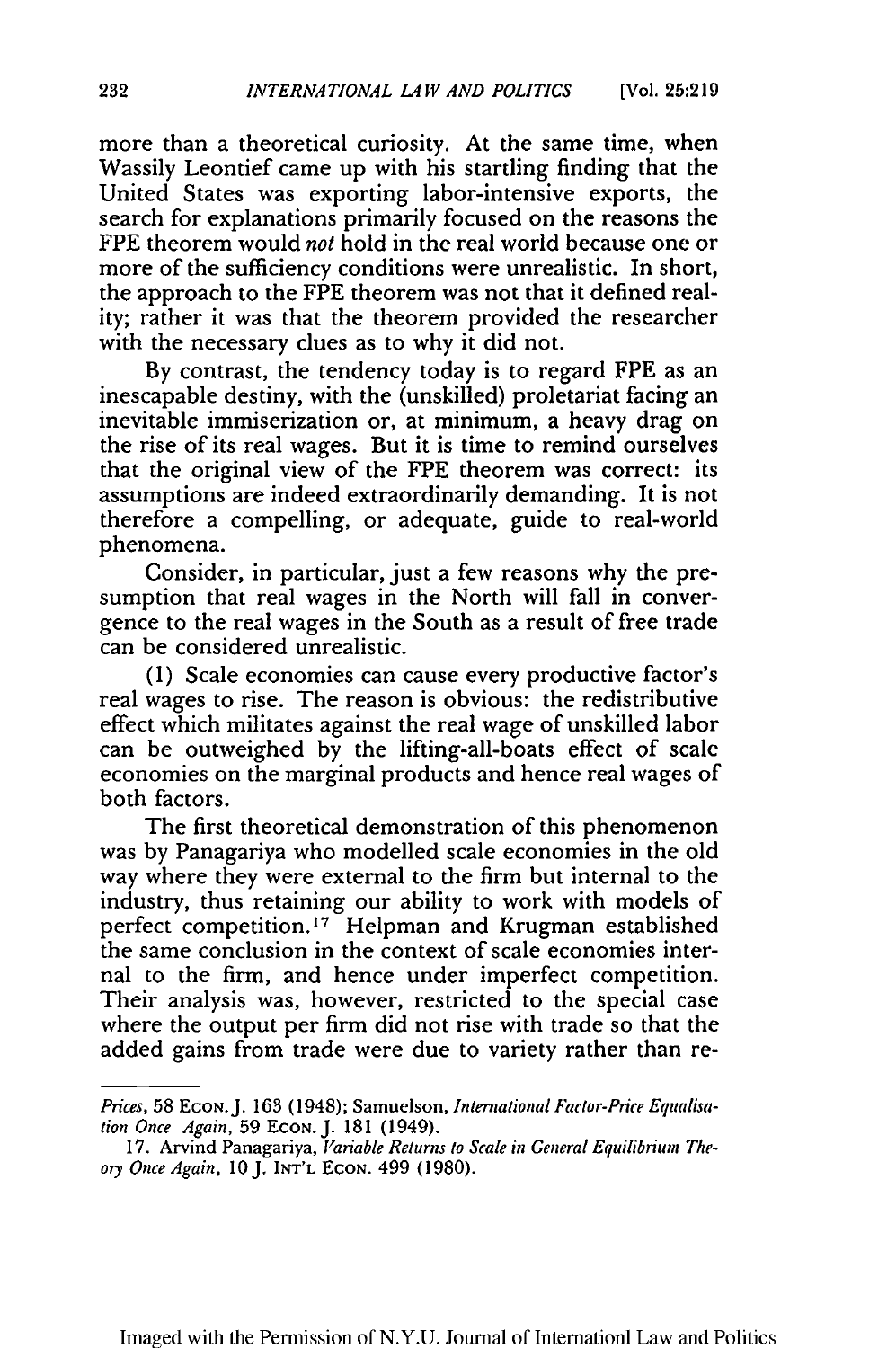duced cost thanks to scale.<sup>18</sup> Brown, Deardorff, and Stern have now produced a more general and illuminating analysis allowing for both these (and other) effects. <sup>19</sup>

(2) The lifting-all-boats effect can also arise if trade means more competition and discipline, causing efficiency effects. Again, this means that all factors can get their real wages improved. The econometric evidence of this hypothesis is hard to find. However, the economist Jim Levinsohn's recent work on the imports-as-competition hypothesis is successful in testing that hypothesis with the use of Turkish industrial data under near-controlled-experiment conditions.20

Thus, the heavy hand of the **FPE** theorem can be lifted: freer trade with the poor countries of the South does not have to impoverish our unskilled. In fact, the general consensus that seems to be building now among the labor and trade economists studying the 1980s experience of wages of the unskilled is that trade is *not* a significant cause of the phenomenon, and that the true culprit is technology and technical change. The new information technology is reinforcing Zvi Griliches's original view that skilled labor is relatively more complementary to capital: a computer can displace several unskilled workers and create ajob for one skilled operator.<sup>21</sup> The impact of both sources of growth, capital accumulation and technical change, can then be to reduce, not increase, the real wage of the unskilled.

Nonetheless, the fear of freer trade with the South will continue to pose a challenge that will have to be met with careful theoretical and empirical arguments that admit the

**<sup>18.</sup> ELuHAN HELPMAN AND** PAUL KRUGMAN, MARKET STRUCTURE **AND** FOREIGN TRADE **(1985).**

**<sup>19.</sup>** Drusilla K. Brown, Alan V. Deardorff, and Robert **M. Stern,** Protection and Real Wages: **Old** and New Trade Theories and Their Empirical Counterparts (May 27-28, 1993)(paper presented at the CEPR/CESPRI conference on new trade theories, Bocconi University, Milan. on file with *the NYU Journal of International Law and Politics).* The computed **effect** of **NAFTA** on the real wages of **US** unskilled labor, when embodying scale economies, showed them to rise, not fall.

<sup>20.</sup> James Levinsohn, *Testing the imports-as-market-disapline hypothests.* **35 J. INT'L ECON. 1 (1993).**

**<sup>21.</sup>** Zvi Griliches, *Capital-Skill Complemrenarity,* **51** REv. EcoN. **STAT. 465 (1969).** Also see the evidence in Alan Krueger, *How Computers Hare* Changed the *Wage* Structure: Evidence from *Microdata.* **1984-1989, 108 Q. J. ECON.** 33 **(1993).**